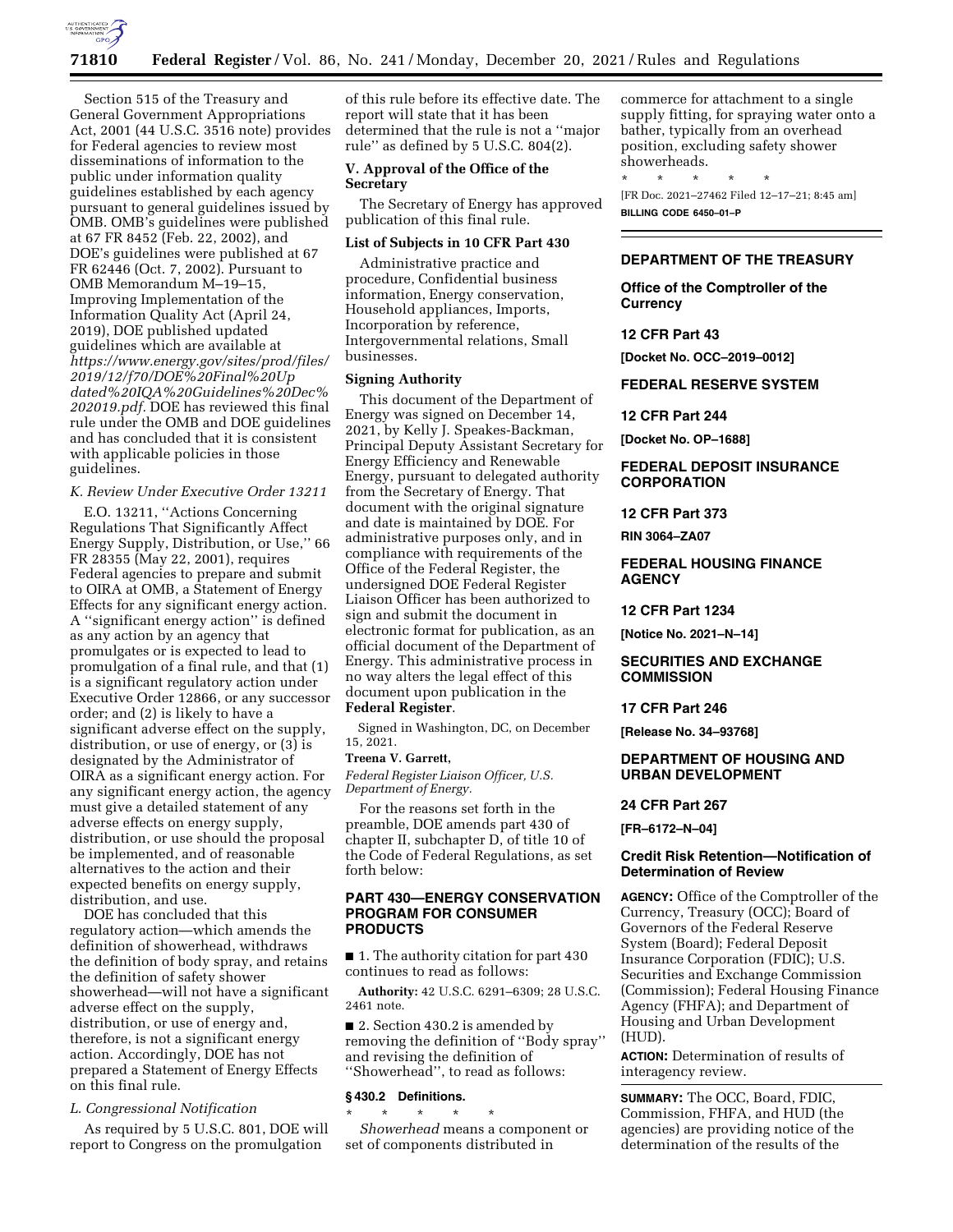review of the definition of qualified residential mortgage, the communityfocused residential mortgage exemption, and the exemption for qualifying threeto-four unit residential mortgage loans, in each case as currently set forth in the Credit Risk Retention Regulations (as defined below) as adopted by the agencies. After completing the review, the agencies have determined not to propose any change at this time to the definition of qualified residential mortgage, the community-focused residential mortgage exemption, or the exemption for qualifying three-to-four unit residential mortgage loans.

# **DATES:** December 20, 2021.

#### **FOR FURTHER INFORMATION CONTACT:**

*OCC:* Kevin Korzeniewski, Counsel, Chief Counsel's Office, (202) 649–5490; Maria Gloria Cobas, (202) 649–5495, Senior Financial Economist, Office of the Comptroller of the Currency, 400 7th Street SW, Washington, DC 20219.

*Board:* Flora H. Ahn, Special Counsel, (202) 452–2317, David W. Alexander, Senior Counsel, (202) 452–287, or Matthew D. Suntag, Senior Counsel, (202) 452–3694, Legal Division; Sean Healey, Lead Financial Institution Policy Analyst, (202) 912–4611, Division of Supervision and Regulation; Karen Pence, Deputy Associate Director, Division of Research & Statistics, (202) 452–2342; Nikita Pastor, Senior Counsel, Division of Consumer & Community Affairs (202) 452–3692; Board of Governors of the Federal Reserve System, 20th and C Streets NW, Washington, DC 20551.

*FDIC:* Rae-Ann Miller, Senior Deputy Director, (202) 898–3898; Kathleen M. Russo, Counsel, (703) 562–2071, *[krusso@fdic.gov;](mailto:krusso@fdic.gov)* Phillip E. Sloan, Counsel, (202) 898–8517, *[psloan@](mailto:psloan@fdic.gov) [fdic.gov,](mailto:psloan@fdic.gov)* Federal Deposit Insurance Corporation, 550 17th Street NW, Washington, DC 20429.

*Commission:* Arthur Sandel, Special Counsel, (202) 551–3850, in the Office of Structured Finance, Division of Corporation Finance; or Chandler Lutz, Economist, (202) 551–6600, in the Office of Risk Analysis, Division of Economic and Risk Analysis, U.S. Securities and Exchange Commission, 100 F Street NE, Washington, DC 20549.

*FHFA:* Ron Sugarman, Principal Policy Analyst, Office of Capital Policy, (202) 649–3208, *[Ron.Sugarman@](mailto:Ron.Sugarman@fhfa.gov) [fhfa.gov,](mailto:Ron.Sugarman@fhfa.gov)* or Peggy K. Balsawer, Associate General Counsel, Office of General Counsel, (202) 649–3060, *[Peggy.Balsawer@fhfa.gov,](mailto:Peggy.Balsawer@fhfa.gov)* Federal Housing Finance Agency, Constitution Center, 400 7th Street SW, Washington, DC 20219. For TTY/TRS users with hearing and speech disabilities, dial 711 and ask to be connected to any of the contact numbers above.

*HUD:* Kurt G. Usowski, Deputy Assistant Secretary for Economic Affairs, U.S. Department of Housing & Urban Development, 451 7th Street SW, Washington, DC 20410; telephone number 202–402–5899 (this is not a tollfree number). Persons with hearing or speech impairments may access this number through TTY by calling the tollfree Federal Relay at 800–877–8339. **SUPPLEMENTARY INFORMATION:** The Credit Risk Retention Regulations are codified at 12 CFR part 43; 12 CFR part 244; 12 CFR part 373; 17 CFR part 246; 12 CFR part 1234; and 24 CFR part 267 (the Credit Risk Retention Regulations). The Credit Risk Retention Regulations require the OCC, Board, FDIC and Commission, in consultation with the FHFA and HUD, to commence a review of the following provisions of the Credit Risk Retention Regulations no later than December 24, 2019: (1) The definition of qualified residential mortgage (QRM) in section \_.13 of the Credit Risk Retention Regulations; (2) the community-focused residential mortgage exemption in section \_.19(f) of the Credit Risk Retention Regulations; and (3) the exemption for qualifying three-to-four unit residential mortgage loans in section \_.19(g) of the Credit Risk Retention Regulations (collectively, the subject residential mortgage provisions).

Notification announcing the commencement of the review was published in the **Federal Register** on December 20, 2019 (84 FR 70073). Notification announcing the agencies' decision to extend to June 20, 2021, the period for completion of the review and publication of notification disclosing determination of the review was published in the **Federal Register** on June 30, 2020 (85 FR 39099). On July 22, 2021, the agencies published another notification in the **Federal Register**, announcing their decision to extend the period to complete the review further to December 20, 2021 (86 FR 38607).

The agencies have completed their review of the subject residential mortgage provisions and this notification discloses the agencies' determination as a result of the review.

## **Overview**

Section 15G of the Securities Exchange Act, as added by section 941(b) of the Dodd-Frank Wall Street Reform and Consumer Protection Act (Dodd-Frank Act), required the Board, FDIC, OCC (collectively, the Federal banking agencies) and the Commission, together with, in the case of the securitization of any ''residential mortgage asset,'' HUD and FHFA, to

jointly prescribe regulations that (i) require a securitizer to retain not less than five percent of the credit risk of any asset that the securitizer, through the issuance of an asset-backed security (ABS), transfers, sells, or conveys to a third party, and (ii) prohibit a securitizer from directly or indirectly hedging or otherwise transferring the credit risk that the securitizer is required to retain under section 15G and the agencies' implementing rules.1 Section 941 of the Dodd-Frank Act also provides that a securitizer shall not be required to retain any part of the credit risk for an asset that is transferred, sold, or conveyed through the issuance of ABS interests by the securitizer, if all of the assets that collateralize the ABS interests are QRMs, as that term is jointly defined by the agencies. Section 941 provides that the definition of QRM can be ''no broader than'' the definition of a ''qualified mortgage'' (QM) as that term is defined under section 129C of the Truth in Lending Act  $(TILA)$ ,<sup>2</sup> as amended by the Dodd-Frank Act, and regulations adopted thereunder.3 The agencies decided to align the definition of QRM with the definition of QM.4 The Credit Risk Retention Regulations define QRM to mean a QM, as defined under section 129C of TILA and Regulation Z issued thereunder at 12 CFR part 1026, as amended from time to time.

As part of the Credit Risk Retention Regulations, the agencies are required to review the definition of QRM periodically to assess developments in the residential mortgage market, including the results of the statutorily required five-year review by the Consumer Financial Protection Bureau (CFPB) of the ability-to-repay rules and the QM definition. In conducting the review (the commencement of which was announced on December 20, 2019) and reaching their conclusions, the agencies considered what has been learned since 2014 about whether the loan and borrower characteristics specified in the QRM definition are predictive of a lower risk of default and also assessed how mortgage credit access conditions have changed since 2014, using data from the date on which the Credit Risk Retention Regulations were announced, October 22, 2014, through December 31, 2019 (the review period). Among other things, the agencies analyzed Fannie Mae and Freddie Mac (the Enterprises) and non-Enterprise loan-level mortgage

<sup>1</sup>*See* 15 U.S.C. 78o–11(b), (c)(1)(A) and  $(c)(1)(B)(i).$ 

<sup>2</sup> 15 U.S.C. 1639c.

<sup>3</sup>*See* 15 U.S.C. 78o–11 (e)(4)(C).

<sup>4</sup>*See* 79 FR 77740 (Dec. 24, 2014).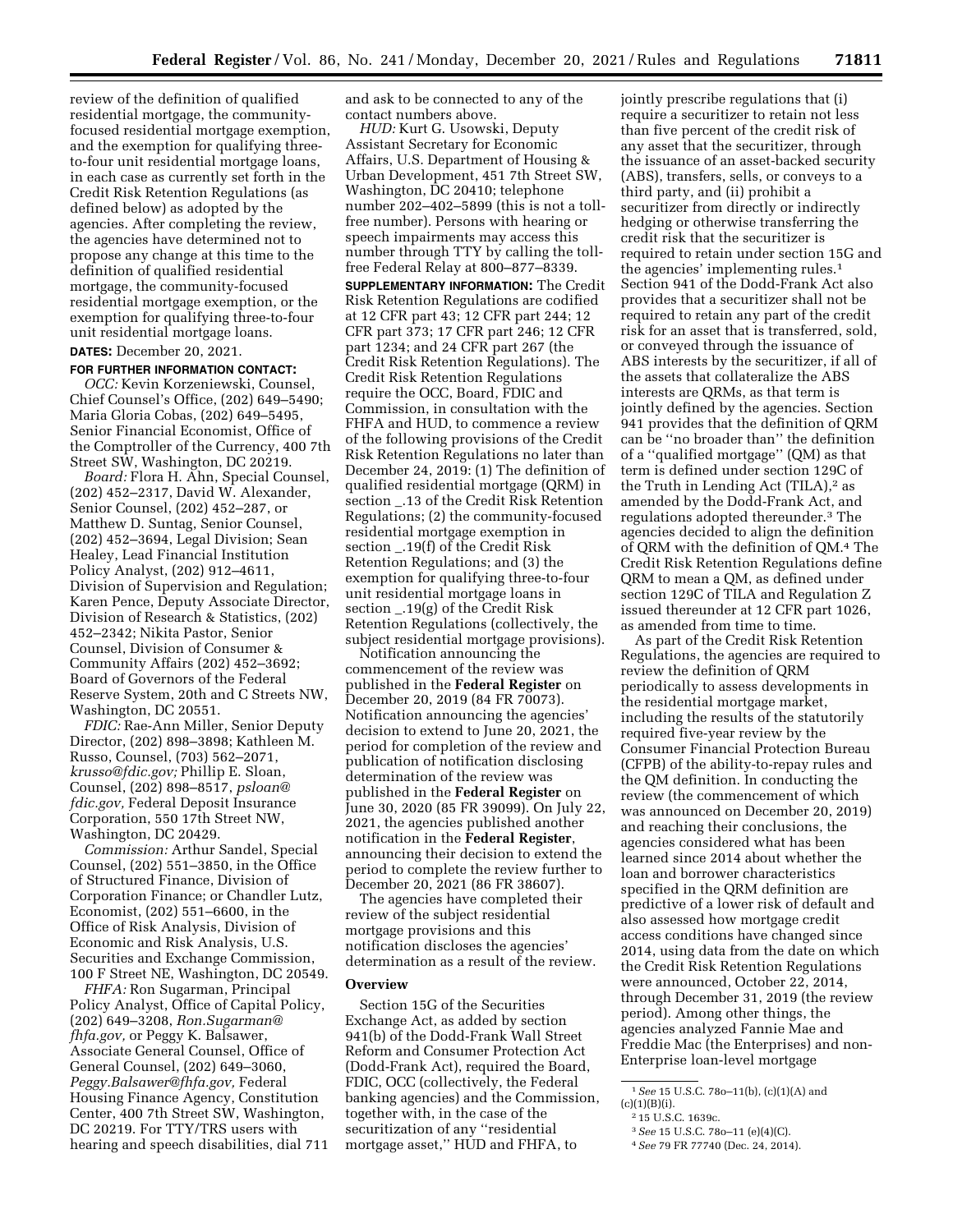origination and performance data (including data on originations, defaults, and loan and borrower characteristics), held discussions with market participants, and reviewed academic research, policy research prepared by research and advocacy organizations, and the results of the CFPB's Ability-to-Repay and Qualified Mortgage Rule Assessment Report issued in 2019.5 The analysis also considered the effects on default risk of additional loan and borrower characteristics not included in the QRM definition.

The analysis confirmed that the loan and borrower characteristics specified in the QM definition in effect during the review period were predictive of a lower risk of default. In addition, the agencies found that, while credit conditions have improved since 2014, they remain tight relative to longer-term norms.6

After analyzing those data, reviewing those analyses and considering the importance of maintaining broad access to credit, the agencies have decided, at this time, not to propose to amend the definition of QRM, the communityfocused residential mortgage exemption, or the exemption for qualifying three-tofour unit residential mortgage loans.7

### **Public Comments**

In response to the notification of commencement of the review, which included a request for comment, the agencies received one comment (on behalf of 37 organizations) prior to the end of the comment period. The comment requested that the agencies defer the review until after the CFPB completed its then-proposed rulemaking to make changes to the QM definition, which would automatically modify the QRM definition to the extent no changes are made to the definition.8

In response, the agencies note that the review is intended to consider the definition of QRM in light of changes in mortgage and securitization market

7The Credit Risk Retention Regulations require the agencies to conduct a review of the subject residential mortgage provisions upon the request of any agency, specifying the reason for such request. Accordingly, the agencies may conduct a further review of the subject residential mortgage provisions at any time.

8The letter noted that an advance notice of proposed rulemaking had been issued by the CFPB and that the CFPB was expected to follow with a notice of proposed rulemaking.

conditions and practices and how the QRM definition has affected residential mortgage underwriting and securitization of residential mortgage loans under evolving market conditions during the review period. The CFPB did not issue the final QM changes until December 10, 2020, well after the review period.9

In June 2021, the agencies received a second comment letter (on behalf of six organizations), expressing support for the continued alignment of the definitions of QRM and QM.10

### **Definition of QRM**

The agencies' decision in 2014 to equate the QRM and QM definitions in the Credit Risk Retention Regulations was based on two main factors. First, the Dodd-Frank Act mandated that the definition of QRM ''tak[e] into consideration underwriting and product features that historical loan performance data indicate result in a lower risk of default.'' 11 Second, the Dodd-Frank Act specified that the QRM definition could not be broader than the QM definition, and the agencies were concerned that a QRM definition that was narrower than the QM definition could exacerbate already-tight mortgage credit conditions existing at that time.

In the current review of the definition of QRM, the agencies considered whether the loan and borrower characteristics specified in the QM definition are predictive of a lower risk of default and how mortgage credit conditions have changed since 2014. The agencies confirmed that the QRM definition that was in effect for the review period—with the requirement that debt-to-income (DTI) ratios generally not exceed 43 percent—was predictive of lower default rates.

The agencies used loan-level mortgage origination and performance data on Enterprise and non-Enterprise loans in the review.12 The agencies followed the performance of loans originated

10While this comment letter also praised the agencies for delaying the issuance of the review determination until the CFPB changes were finalized, as noted above, the agencies did not delay the issuance of their determination to consider those changes as those changes occurred outside of the review period.

11 15 U.S.C. 78o–11(e)(4)(B).

12Mortgage servicing data from the Enterprises was used for this analysis, and the Commission staff contributed its analysis using mortgage servicing data from CoreLogic.

between 2012 and 2015 and found that, after four years, loans with a DTI ratio greater than 43 percent were more likely to have become 90-days delinquent than loans with lower DTI ratios. The review also confirmed that the measurement of DTI had improved from when the analysis was last conducted, with a greater proportion of full documentation mortgage loans in the dataset in 2019 than in 2014. In the review, the agencies also considered the effects of additional loan and borrower characteristics on default risk.13

The agencies also considered whether the QRM definition, as aligned with the QM definition, affected the availability of credit. While credit conditions had improved since 2014, they remained tight during the review period relative to longer-term norms.14 However, the agencies determined that the QRM definition did not appear to be a material factor in credit conditions during the review period, in part because so much of the market was funded through Enterprise and Ginnie Mae securitizations.<sup>15</sup> More generally, the agencies concluded from the review that risk retention remains an effective tool for aligning the interests of securitizers, originators, and investors, and reducing default risk on certain loans. In addition, the Credit Risk Retention Regulations do not appear to be weighing materially on mortgage credit availability.

Finally, the agencies considered whether the QRM definition, as aligned with the QM definition, affected the securitization market. As the agencies anticipated, the QRM definition contributed to the bifurcation of the

15The Enterprises are subject to risk retention, but benefit from a provision in the Credit Risk Retention Regulations that allows their full guarantee of principal and interest on mortgage backed securities to count as an eligible form of risk retention while they are under conservatorship or receivership and have capital support from the U.S. Treasury. In contrast to the Enterprises, Ginnie Mae, a wholly owned U.S. Government corporation within HUD, is exempt from risk retention pursuant to statutory direction in the Dodd-Frank Act. See 15 U.S.C.  $780-11(c)(1)(G)(ii)$  and  $(e)(3)(B)$ .

According to estimates by Inside Mortgage Finance and the Urban Institute, the annual share of the dollar volume of first-lien mortgage originations that were either acquired by the Enterprises or securitized through an FHA or VA program has ranged from about 62 to 76 percent over the period 2015 to 2020(*[https://](https://www.urban.org/sites/default/files/publication/104602/july-chartbook-2021_2.pdf) [www.urban.org/sites/default/files/publication/](https://www.urban.org/sites/default/files/publication/104602/july-chartbook-2021_2.pdf)  [104602/july-chartbook-2021](https://www.urban.org/sites/default/files/publication/104602/july-chartbook-2021_2.pdf)*\_*2.pdf*).

<sup>5</sup>Available at *[https://files.consumerfinance.gov/f/](https://files.consumerfinance.gov/f/documents/cfpb_ability-to-repay-qualified-mortgage_assessment-report.pdf)  documents/cfpb*\_*[ability-to-repay-qualified](https://files.consumerfinance.gov/f/documents/cfpb_ability-to-repay-qualified-mortgage_assessment-report.pdf)mortgage*\_*[assessment-report.pdf.](https://files.consumerfinance.gov/f/documents/cfpb_ability-to-repay-qualified-mortgage_assessment-report.pdf)* 

<sup>6</sup>Measures of mortgage credit availability, such as those produced by the Urban Institute (*[www.urban.org](http://www.urban.org)*), suggest that credit availability during the review period was tight relative to levels in the early 2000s. Tight credit conditions generally refer to periods of reduced availability of credit.

<sup>&</sup>lt;sup>9</sup>The agencies nonetheless reviewed what were, at the time of the review, the CFPB's changes to the general definition of a QM (from a definition based, in part, on debt-to-income (DTI) to one based on loan pricing). Based upon the information provided by the CFPB to support the changes, the agencies concluded that these changes, if implemented, were not likely to significantly affect the overall impact of the QRM definition on the mortgage market.

<sup>13</sup>The agencies confirmed that loan-to-value (LTV) ratio and credit score, which the agencies considered in the 2014 rulemaking but did not incorporate into the QRM definition, also predict default.

<sup>14</sup>Measures of mortgage credit availability, such as those produced by the Urban Institute, suggest that credit availability during the review period was tight relative to levels in the early 2000s.